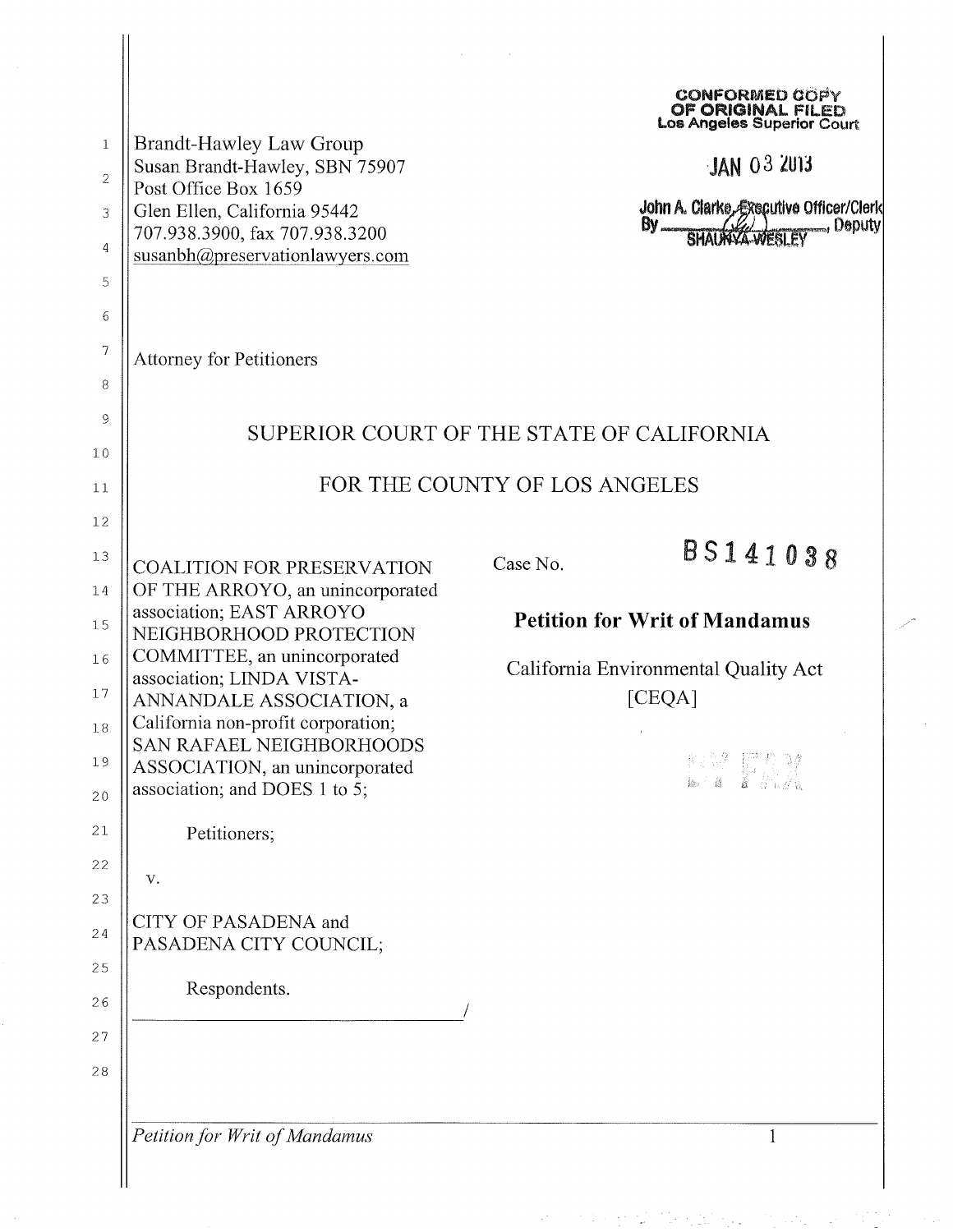Petitioners allege:

1. A coalition of Pasadena neighborhoods representing thousands of concerned residents brings this action in the public interest. All seek the City's compliance with the mandates of the California Environmental Quality Act (CEQA), a citizen-enforced statute.

The City violated CEQA in amending its Municipal Code to allow the expanded use of the historic Rose Bowl Stadium by the National Football League (NFL). The NFL/Rose Bowl project would allow up to 13 NFL football games per year for five years. This would double the significant events attended by over 20,000 persons at the Rose Bowl each year. The professional football games would have impacts much greater than those now hosted in the famed stadium.

Although the Pasadena City Council acknowledged that significant environmental impacts to the sensitive habitat of the Arroyo Seco and its surrounding neighborhoods would attend the expanded use of the Rose Bowl by the NFL, with substantial City-wide ripple effects, the City's environmental impact report (EIR) failed to consider the "whole of the action." The EIR deferred and segmented the comprehensive mitigation of lease-related impacts.

Over substantial public objection, the City pre-committed to a prospective NFL lease via bureaucratic and financial momentum generated by its amendment of the Municipal Code. A peremptory writ of mandamus must issue. Under the circumstances, the whole of the NFL/ Rose Bowl project must be studied and mitigated prior to consideration of the Code amendment.

### **Jurisdiction**

2. This Court has jurisdiction under Public Resources Code section 21168.5 and Code of Civil Procedure section 1085. The parties are located in Los Angeles County.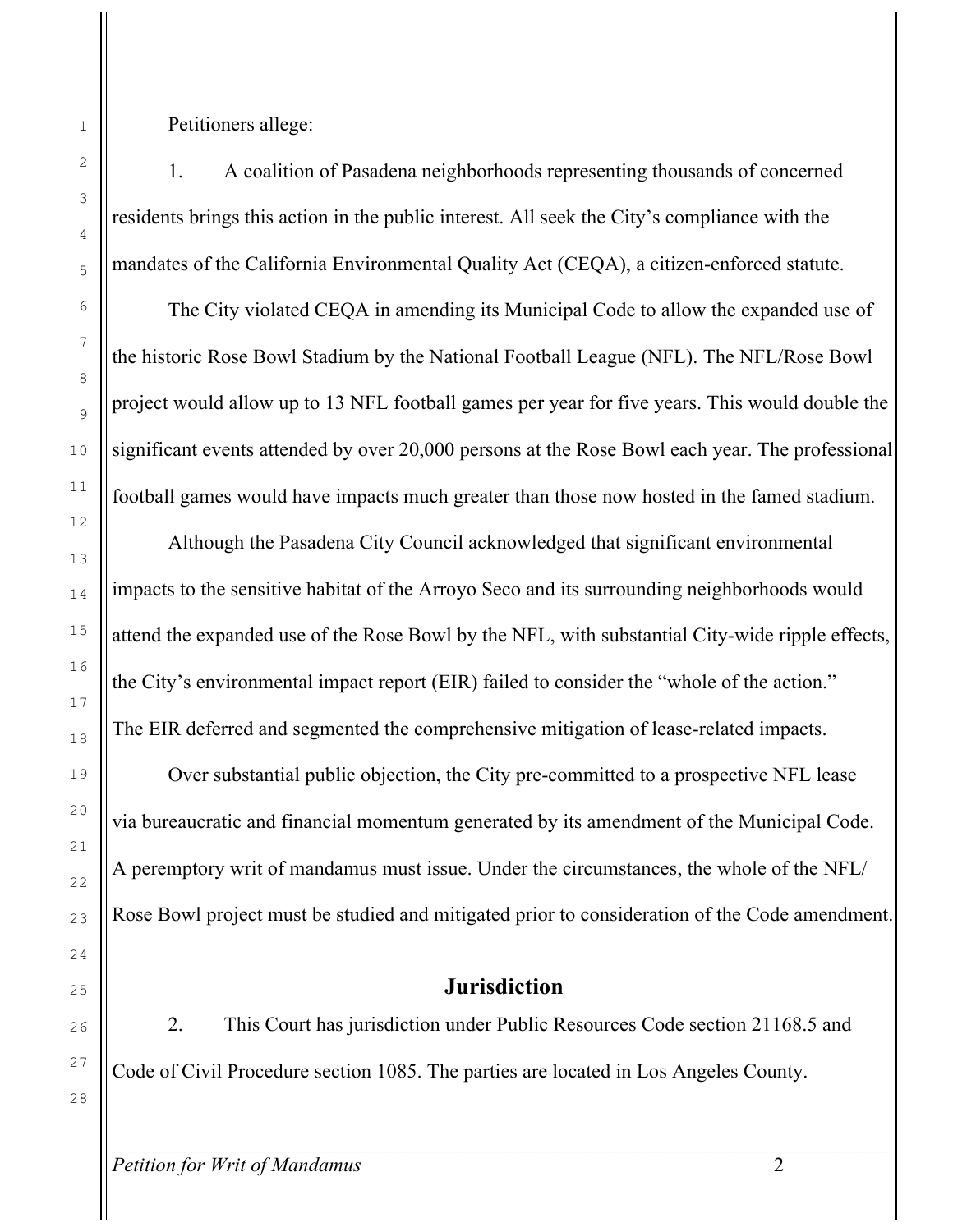21

22

23

24

25

26

27

28

#### **Parties**

3. Petitioner Coalition for Preservation of the Arroyo is an unincorporated association formed in December 2012 after the approval of the NFL/Rose Bowl project. Members of the Coalition include co-petitioners East Arroyo Neighborhood Protection Committee, Linda Vista-Annandale Association, and San Rafael Neighborhoods Association, and may increase to include other Pasadena residents and groups. The Coalition's public-interest purposes include enforcement of CEQA to preserve and protect the Arroyo Seco. The Coalition brings this petition on behalf of others similarly situated that are too numerous to be named and brought before this Court as petitioners. The Coalition exhausted administrative remedies via objections made to the amendment of the Arroyo Seco Public Lands Ordinance by its members including the Linda Vista-Annandale Association and San Rafael Neighborhoods Association.

4. Petitioner East Arroyo Neighborhood Protection Committee is an unincorporated association formed in September 2012. Its mission is to preserve the quality of life of neighborhoods directly east of the Arroyo Seco by preserving historic, cultural, and ecological resources within these neighborhoods and the adjacent Lower and Central Arroyo, and by mitigating against the adverse impacts to the East Arroyo neighborhood quality of life that are presented by Rose Bowl Stadium and Rose Bowl/Brookside Park area projects. Such adverse impacts include noise, trash, traffic, air pollution, and limits to recreation and public space usage. The Association brings this petition on behalf of others similarly situated too numerous to be named and brought before this Court as petitioners. Its members include persons living in Pasadena on the east side of the Arroyo Seco whose interests include enjoyment of the Arroyo Seco and the Rose Bowl and who will be negatively impacted if the project goes forward as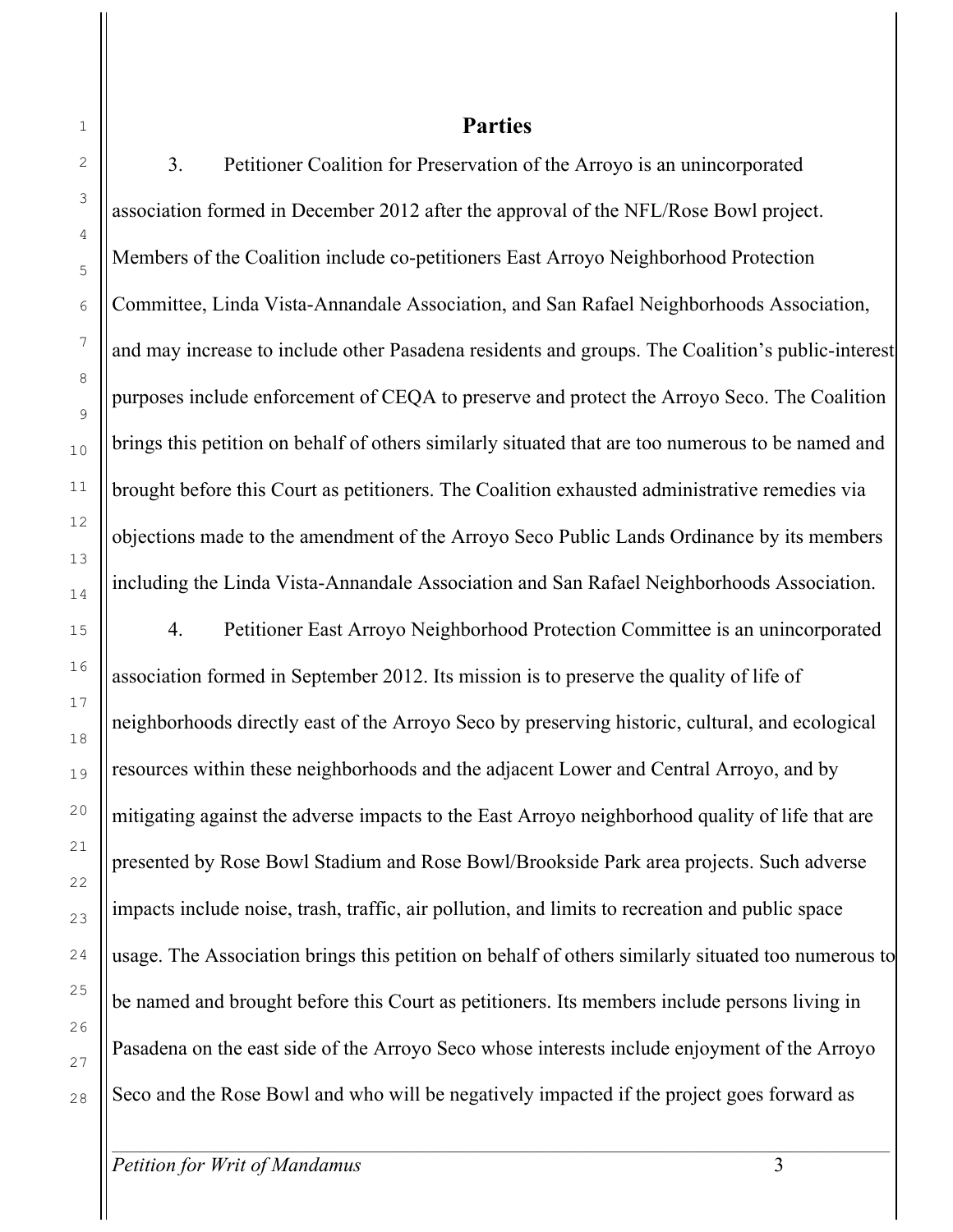proposed without adequate study and mitigation. Committee member Jonas Peters, Ph.D., objected to the City's approval of the project and exhausted administrative remedies.

5. Petitioner Linda Vista-Annandale Association (LVAA), also known as the Linda Vista/Annandale Association, is a non-profit mutual benefit corporation formed in 1930 for the preservation, protection, improvement and development of the Linda Vista~Annandale neighborhood area of Pasadena, and to the promotion of the general welfare of Linda Vista~Annandale residents. The LVAA brings this petition on behalf of others similarly situated too numerous to be named and brought before this Court as petitioners. Its members include persons living in Pasadena and its environs whose interests including enjoyment of the Arroyo Seco, the Rose Bowl, and environs will be negatively impacted if the project goes forward as proposed without adequate study and mitigation. The LVAA objected to the City's approval of the project and exhausted its administrative remedies.

6. Petitioner San Rafael Neighborhoods Association (SRNA) is an unincorporated association formed in April 2012 to enhance and maintain the character and quality of all San Rafael neighborhoods through advocacy and an activated community. The SRNA brings this petition on behalf of others similarly situated too numerous to be named and brought before this Court as petitioners. Its members include persons living in Pasadena whose interests including enjoyment of the Arroyo Seco, the Rose Bowl, and environs will be negatively impacted if the project goes forward as proposed without adequate study and mitigation. The SRNA objected to the City's approval of the project and exhausted its administrative remedies.

7. Respondents City of Pasadena and its City Council are the governmental agency and its elected legislative body that took the role of the lead agency under CEQA, prepared and

1

2

3

4

5

6

7

8

9

10

11

12

13

14

15

16

17

18

19

20

21

22

23

24

25

26

27

28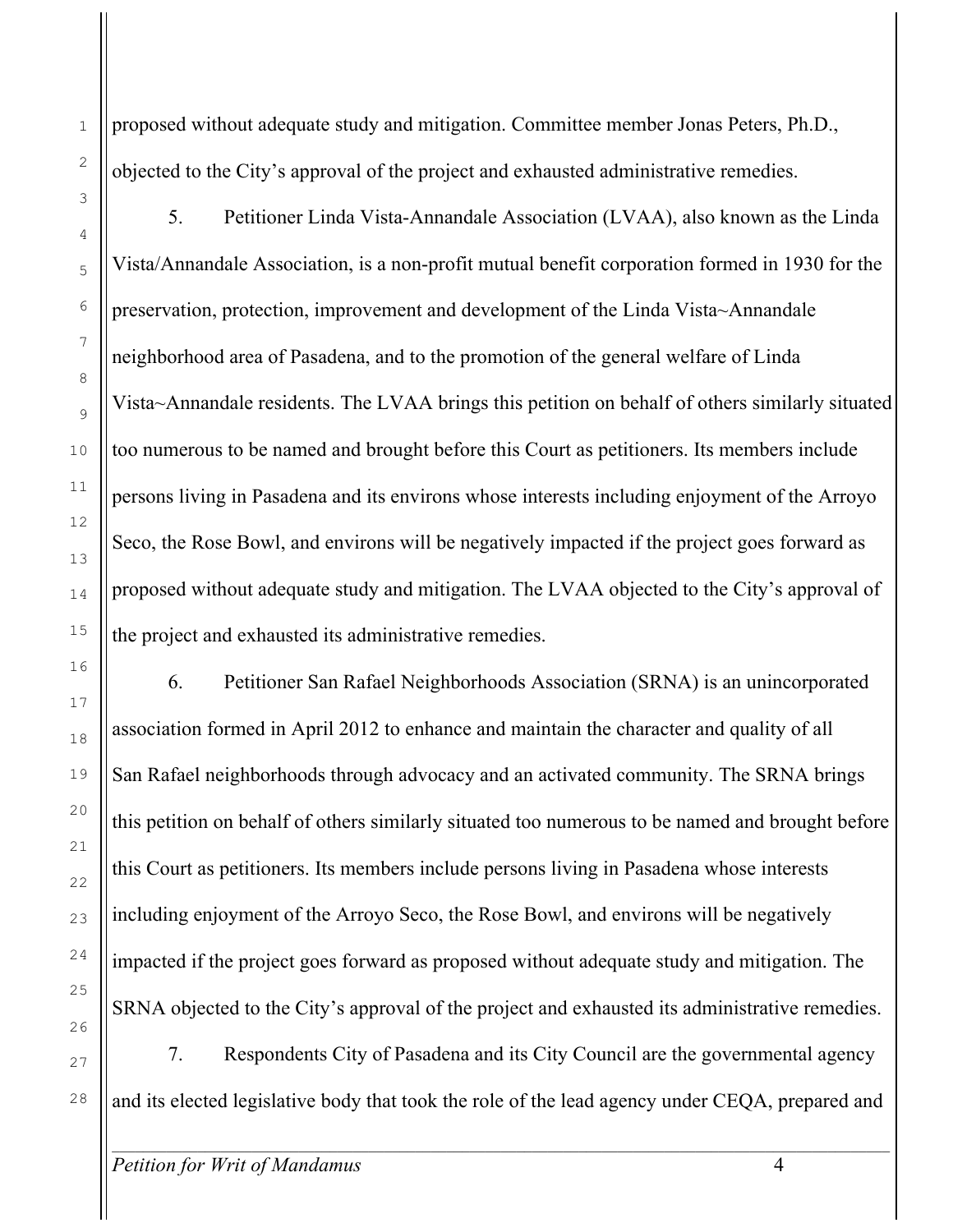certified the Environmental Impact Report, and approved the amendment to the Arroyo Seco Public Lands Ordinance that is here at issue.

8. The paragraphs below refer to and rely on information in documents relating to this action, all of which will be filed with this Court as part of the administrative record of proceedings and which are here incorporated by reference.

### **General Allegations**

9. The Rose Bowl was built in 1922. It is known affectionately as "America's Stadium" and is a National Historic Landmark. The Rose Bowl is especially famous for hosting the New Year's Day Rose Bowl Game. It has also hosted five NFL Super Bowl Games, the 1984 Olympic soccer matches, the 1994 Men's World Cup, the 1999 Women's World Cup, and the 2002, 2006 and 2010 BCS National College Football Championship Games. It is the current home stadium for UCLA Bruins football games.

10. The Rose Bowl is currently undergoing a major renovation at a cost of approximately \$180 million dollars, targeted for completion in time for the  $100<sup>th</sup>$  New Year's Day Rose Bowl Game in January 2014.

11. In 2012, the City of Pasadena decided to study an amendment to Title 3 of its Municipal Code, Chapter 3.32 (Arroyo Seco Public Lands), Article IV (Rose Bowl Area), to allow a temporary, multi-year increase in displacement events for 20,000 or more attendees. The amendment, here referred to as the NFL/Rose Bowl project, would more than double the number of displacement events by allowing 13 events per year for five years by an NFL team while construction of a permanent NFL stadium is pending in the Los Angeles area.

 $\mathcal{L}_\mathcal{L} = \{ \mathcal{L}_\mathcal{L} = \{ \mathcal{L}_\mathcal{L} = \{ \mathcal{L}_\mathcal{L} = \{ \mathcal{L}_\mathcal{L} = \{ \mathcal{L}_\mathcal{L} = \{ \mathcal{L}_\mathcal{L} = \{ \mathcal{L}_\mathcal{L} = \{ \mathcal{L}_\mathcal{L} = \{ \mathcal{L}_\mathcal{L} = \{ \mathcal{L}_\mathcal{L} = \{ \mathcal{L}_\mathcal{L} = \{ \mathcal{L}_\mathcal{L} = \{ \mathcal{L}_\mathcal{L} = \{ \mathcal{L}_\mathcal{$ 

1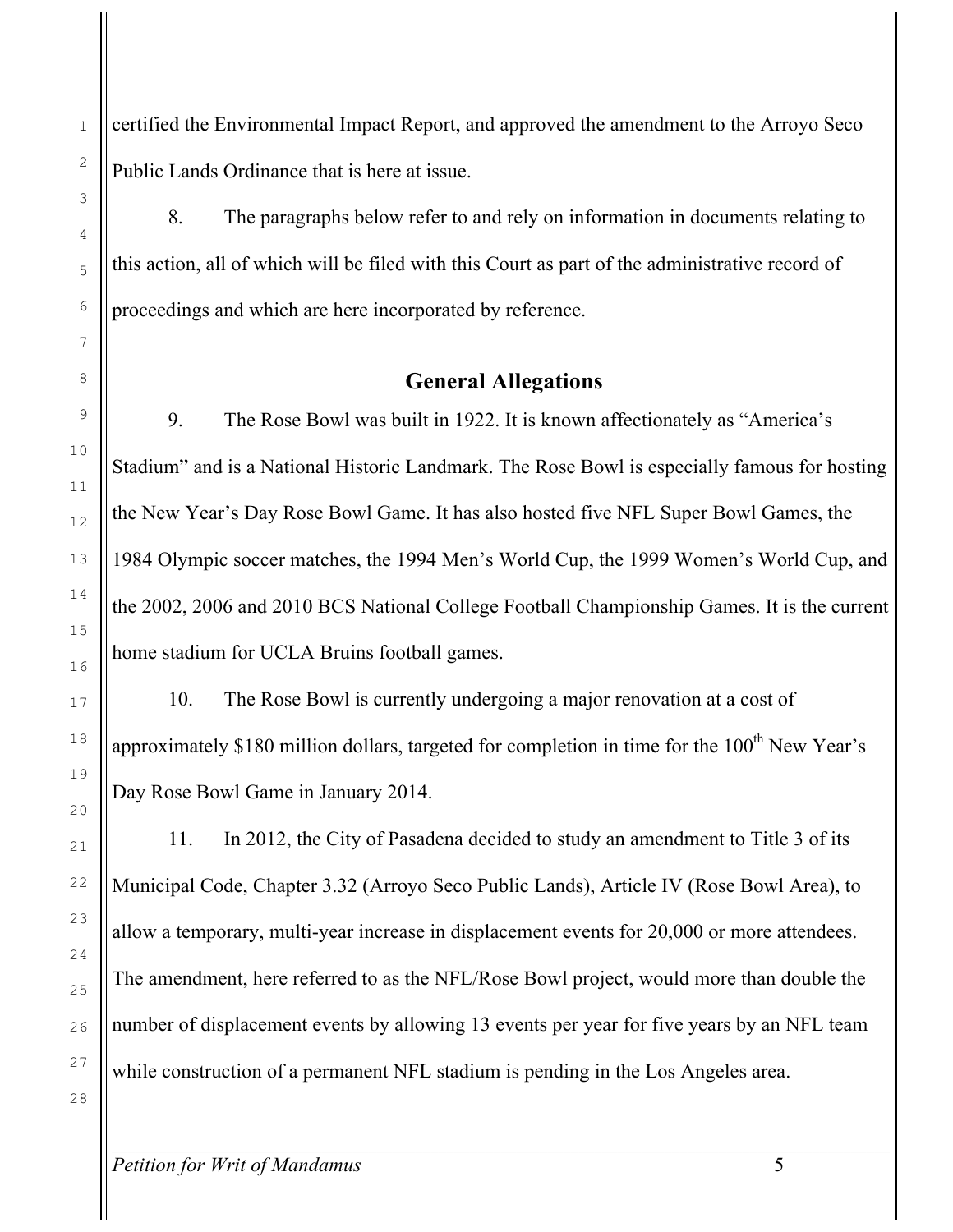12. The Arroyo Seco is a deeply cut canyon and stream that links the San Gabriel Mountains and Los Angeles River. The Rose Bowl is located in the Central Arroyo, and singlefamily, hillside residential neighborhoods border its east and west sides. The Brookside Golf Course lies to the north and Brookside Park is to the south. The Central and Lower Arroyo areas are listed in the National Register of Historic Places as an historic district.

13. In February 2012 a Governors Advisory Panel report by the Urban Land Institute entitled "The Rose Bowl and the Central Arroyo Seco" recommended that the City "not be swayed by the offer to temporarily host the [NFL]" at the Rose Bowl because "such an effort would be detrimental to the ultimate goal of making the Central Arroyo Seco a sustainable part of the Pasadena community."

14. In March 2012 the City released an Initial Study for the proposed NFL/Rose Bowl project. The City held two scoping meetings in April 2012 to solicit public comments. Identified environmental issues included air quality, greenhouse gases, land use, public services, recreation, noise, transportation, circulation and parking, and cultural resources.

15. In August 2012 the City published the Draft EIR for the "Temporary Use of the Rose Bowl Stadium by the NFL." The EIR public comment period ran from August to October 2012. Identified significant environmental impacts included air quality, noise, public services, recreation, transportation, circulation, historic resources, and parking. The Planning Commission held a public hearing to consider public comments on the Draft EIR in September. However, over its objections the Planning Commission was not allowed to consider or make recommendations to the City Council about the NFL/Rose Bowl EIR or project.

16. The Final EIR with responses to voluminous public comments was released in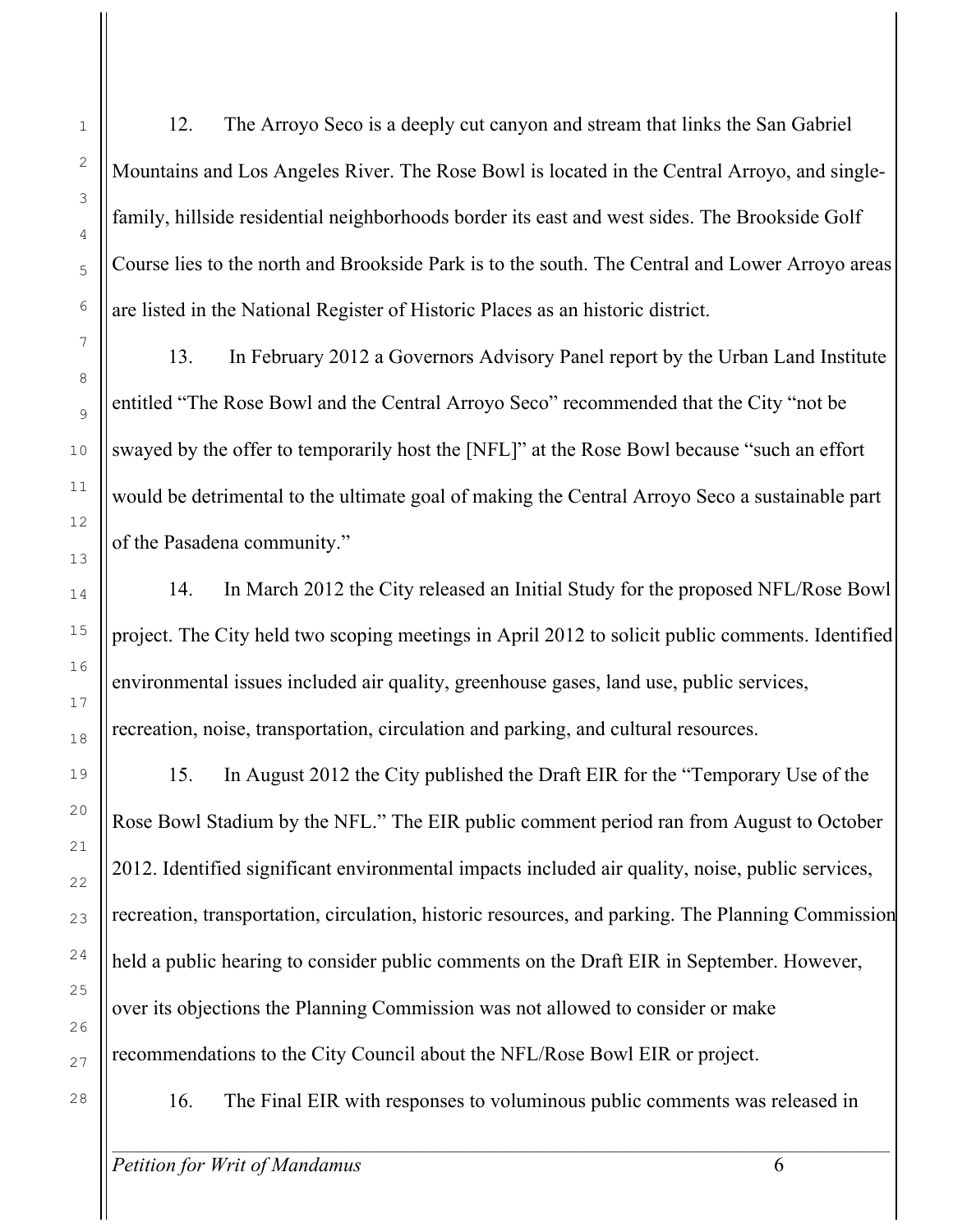early November. Among the 66 EIR commentors were the Native American Heritage Commission, the South Coast Air Quality Management District, the Metropolitan Transportation Authority, Pasadena Heritage, the City of Pasadena Transportation Advisory Commission, the West Pasadena Residents Association, and co-petitioners Linda Vista-Annandale Association and San Rafael Neighborhoods Association.

17. The City Council held a public hearing on November  $19<sup>th</sup>$ . The majority certified the EIR and approved the NFL/Rose Bowl project while acknowledging significant unavoidable environmental impacts and assuring the public that mitigation measures would be studied and implemented in the future. A statement of overriding considerations was adopted based on the project's claimed economic benefits.

18. The CEQA Notice of Determination was filed on December 4, 2012. This action is timely filed on January 3, 2013.

19. Petitioners have no plain, speedy, and adequate remedy in the ordinary course of law. Issuance of a peremptory writ is needed to avoid irreparable harm to Pasadena's environment, since otherwise the NFL/Rose Bowl lease project will proceed without compliance with law. The City has the capacity to correct its violations of law but has refused to do so.

## **First Cause of Action Violations of the California Environmental Quality Act**

20. Petitioners incorporate all previous paragraphs as if fully set forth.

21. The City abused its discretion and failed to act in the manner required by law in approving the NFL/Rose Bowl project. Among other issues raised in the administrative record regarding inadequate environmental review and subject to proof:

 $\mathcal{L}_\mathcal{L} = \{ \mathcal{L}_\mathcal{L} = \{ \mathcal{L}_\mathcal{L} = \{ \mathcal{L}_\mathcal{L} = \{ \mathcal{L}_\mathcal{L} = \{ \mathcal{L}_\mathcal{L} = \{ \mathcal{L}_\mathcal{L} = \{ \mathcal{L}_\mathcal{L} = \{ \mathcal{L}_\mathcal{L} = \{ \mathcal{L}_\mathcal{L} = \{ \mathcal{L}_\mathcal{L} = \{ \mathcal{L}_\mathcal{L} = \{ \mathcal{L}_\mathcal{L} = \{ \mathcal{L}_\mathcal{L} = \{ \mathcal{L}_\mathcal{$ 

1

2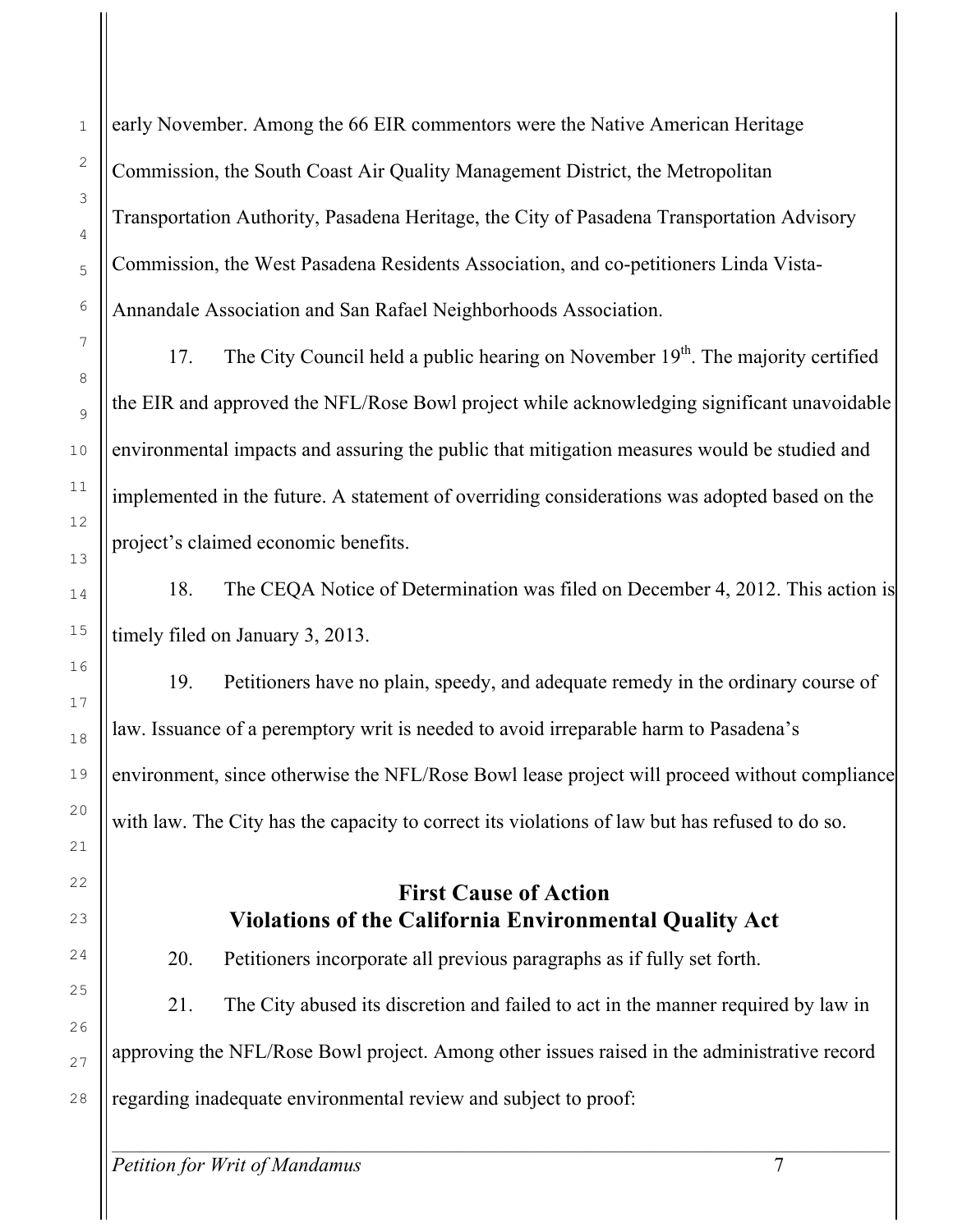a. The EIR fails to consider the "whole of the action." The EIR states that the "specific action that must be approved for the proposed project" includes "contracts with the NFL, including a lease, franchise commitment agreement, and financing agreement(s)" but improperly defers and piecemeals the evaluation and mitigation of the foreseeable contracts without providing enforceable performance standards.

b. As the California Supreme Court held in *Save Tara v. City of West Hollywood* (2009) 45 Cal.4<sup>th</sup> 116, an agency's contention that a particular action does not yet equate to the final approval of a project is not dispositive. Here, as a practical matter, the amendment of the Arroyo Seco Public Lands Ordinance effectively conveys the City's approval of and commitment to the NFL/Rose Bowl project without consideration or mitigation of an NFL lease.

c. The EIR project description is inaccurate, incomplete, and inadequate.

d. The EIR fails to adequately analyze (with appropriate baseline studies in all impact areas) and to adequately mitigate project impacts to, *inter alia,* the Arroyo environment, golf courses and other turf areas, citywide traffic and compliance with Complete Streets state mandates, air quality, public recreation, historic resources, public safety/fire, police and emergency services, parks, hydrology and water quality, greenhouse gases and air pollutants, trash, aesthetics, land use and planning, and cumulative impacts.

e. The EIR inadequately analyzes project inconsistencies with the Pasadena General Plan's Green Space, Parks and Recreation Element, Land Use Element, Mobility Element, and Open Space and Conservation Element, and inconsistencies with relevant specific plans including the Arroyo Seco Master Plan and the Green Space, Parks and Recreation Master Plan;

f. The EIR's conclusions are not supported by substantial evidence;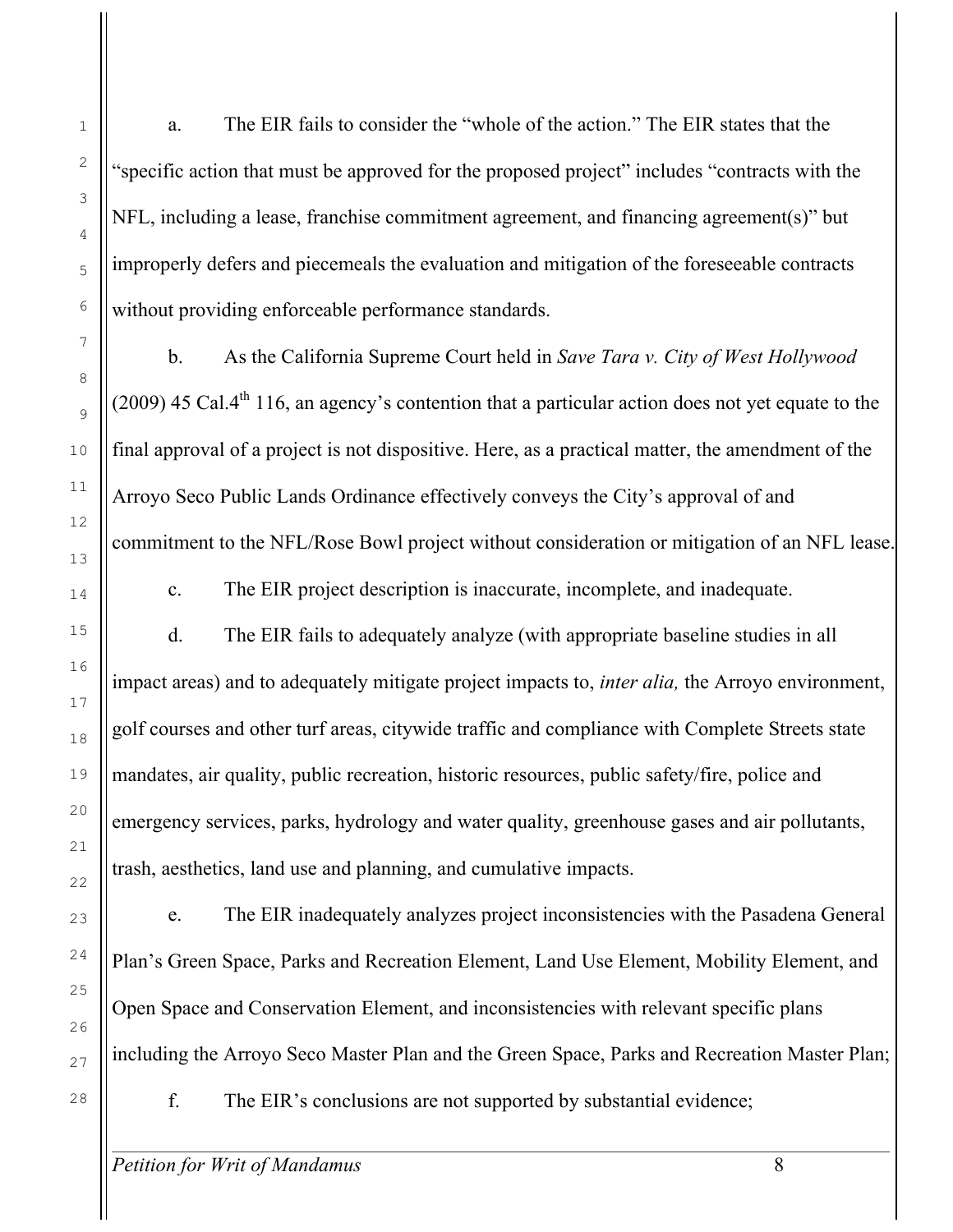g. The EIR fails to adequately respond to comments, including comments requesting adoption of feasible project alternatives and enforceable mitigation measures;

h. The statement of overriding considerations, relying in large part on the unsupported Barrett Sports Group economic analysis, is not supported by substantial evidence.

### **Second Cause of Action Violation of City Plans and City and State Law**

22. Petitioners incorporate all previous paragraphs as if fully set forth.

23. The City abused its discretion and failed to act in the manner required by law in failing to allow the Planning Commission to review and make recommendations to the City Council on the EIR and project as the Commission requested. The City Council's longstanding practice includes consultation with the Commission in carrying out General Plan policies, including those relating to land use and protection of the Central Arroyo.

#### **WHEREFORE,** Petitioners pray:

1. That the Court issue a peremptory writ of mandamus requiring the City of Pasadena to set aside and void all approvals relating to the NFL/Rose Bowl project pending full compliance with CEQA and all applicable City plans and ordinances;

2. For injunctive relief as may be required to preserve the status quo while the petition is pending;

3. For petitioners' costs and reasonable attorney's fees pursuant to Code of Civil Procedure section 1021.5; and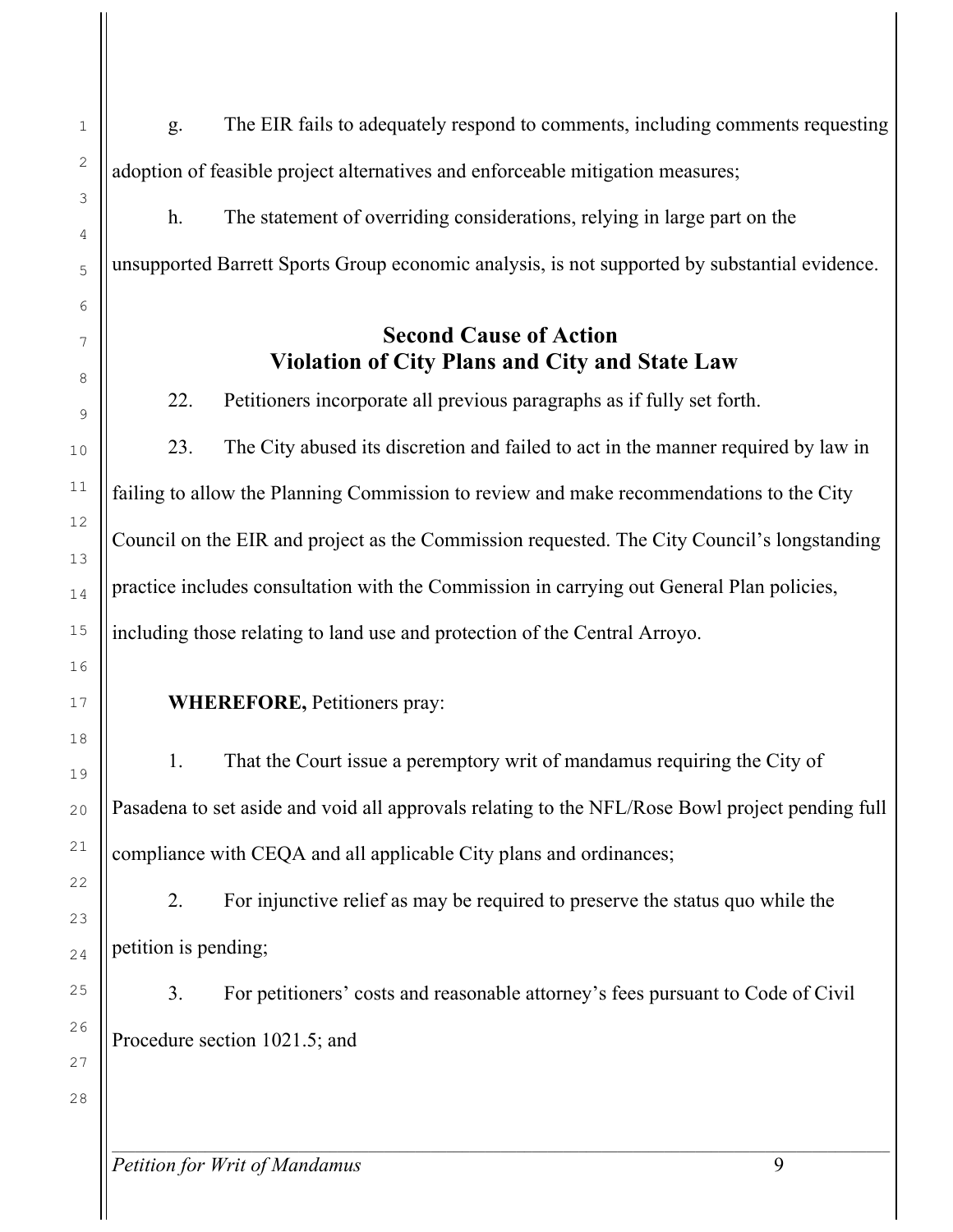| 1        | For other and further relief as the Court finds proper.<br>4.                                   |  |  |
|----------|-------------------------------------------------------------------------------------------------|--|--|
| 2        |                                                                                                 |  |  |
| 3        | BRANDT-HAWLEY LAW GROUP<br>January 3, 2013                                                      |  |  |
| 4        |                                                                                                 |  |  |
| 5        | Susan Brandt-Hawley                                                                             |  |  |
| 6        | <b>Attorney for Petitioners</b>                                                                 |  |  |
| 7        |                                                                                                 |  |  |
| 8        |                                                                                                 |  |  |
| 9        |                                                                                                 |  |  |
| 10       |                                                                                                 |  |  |
| 11       |                                                                                                 |  |  |
| 12       |                                                                                                 |  |  |
| 13       | <b>VERIFICATION</b>                                                                             |  |  |
| 14       | I, Susan Brandt-Hawley, am an attorney for petitioners whose members are located                |  |  |
| 15       |                                                                                                 |  |  |
| 16       | outside of Sonoma County where I have my law offices, and so I verify this petition on their    |  |  |
| 17       | behalf. I have read the Petition for Writ of Mandamus and know its contents. The matters stated |  |  |
| 18       | in it are true and correct based on my knowledge, except as to the matters that are stated on   |  |  |
| 19       | information and belief, and as to those matters, I believe them to be true.                     |  |  |
| 20<br>21 | I declare under penalty of perjury that the above is true and correct and is executed this      |  |  |
| 22       | 3 <sup>rd</sup> day of January, 2013, at Glen Ellen, California.                                |  |  |
| 23       |                                                                                                 |  |  |
| 24       |                                                                                                 |  |  |
| 25       |                                                                                                 |  |  |
| 26       | Susan Brandt-Hawley                                                                             |  |  |
| 27       |                                                                                                 |  |  |
| 28       |                                                                                                 |  |  |
|          |                                                                                                 |  |  |

 $\mathop{||}$